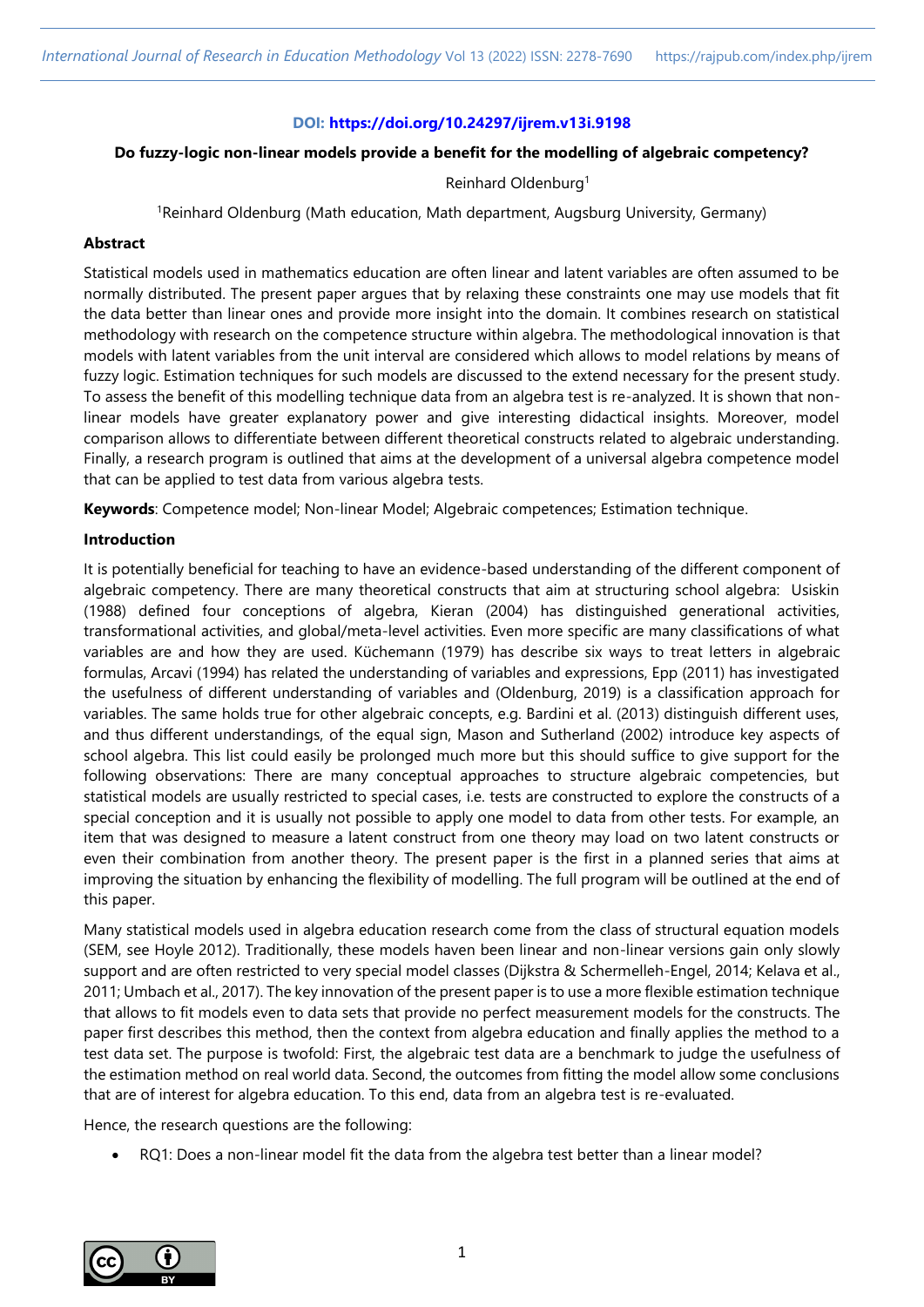- RQ2: Does the non-linear model give interesting and plausible insights for the understanding of algebraic thinking?
- RQ3: Can non-linear cross-loading rich models be used to analyze tests that don't fit the model well?

### **Materials and Methods**

This section describes the new method that will be applied to algebra test data in later sections. The motivation is to have the greatest possible flexibility in modelling. Especially, linear structural models or their non-linear extensions are not capable of describing the models that will be applied here.

This section first describes the general model class (further details are given in Oldenburg (2020), and in Oldenburg (2021)) and comments a bit on model estimation and fit evaluation.

While most latent variable models use techniques to eliminate the values of latent variables for individual cases, the approach taken here is a weighted least square method that estimates values of parameters such as path loadings together with values of latent variables for each case. This approach is computationally demanding but feasible even for relatively large data sets.

The model consists of a set of equations  $g_l = 0, l = 1 ... m$  that are fitted to a data matrix  $A_{i,j} \in \mathbb{R}$ ,  $i = 1...n$ ,  $j =$ 1.  $k$  of values for case i and item j. The columns of A are thus seen as  $n$  realizations of manifest random variables  $x_j$ . The model assumes that latent variables  $\eta_q$ ,  $q = 1..Q$  (which take on values for each case) and model parameters  $p_s$ ,  $s = 1...S$ , exist such that the equations  $g_l(\{x_j\}, \{\eta_q\}, \{p_s\}) = 0$  hold. Due to measurement error the equations for the actual data  $g_l(\{A\},\{Z\},\{p_s\}) =: \epsilon_l \approx 0$  hold only approximately. Here Z is the matrix of the values of the latent variables in case *i* for  $\eta_q$ , i.e.  $Z_{i,q} \in \mathbb{R}$ .

A weighted least square approach is then used to minimize the objective function involving weights  $w_l$  >  $0, \sum_{i} w_i = 1$ :

 $F_w({Z_{i,q}}), {\{p_s\}}): = \sum_{l=1}^m w_l \cdot \sum_{i=1}^n \epsilon_{i,l}^2$ 

This minimization problem may be restricted by constraints on parameters and/or latent variables. The minimizer of this function gives estimates both for the latent variables as well as the model parameters.

There are several strategies to choose the weights in the above objective function. If one knew the error variances  $\sigma(\epsilon_l)^2$ , it would be sensible to set  $w_l := 1/\sigma(\epsilon_l)^2$ , because this allows together with some more assumptions to prove that the estimate is the maximum likelihood estimation (see Oldenburg, 2021).

The following strategies have been investigated elsewhere (Oldenburg, 2021):

 $W_1$ : This is unweighted least squares, i.e.  $w_l = \frac{1}{r}$  $\frac{1}{m}$  are chosen to be the same for all equations.

 $W_2$  : This is a two-step-strategy: After a first estimation round with strategy  $W_1$  one has values of  $\epsilon_{i,l}$  and they give estimates of the error variances that can be used in a second round.

 $W_o$ : This is a self-consistency strategy: The weights w with constraints  $w_l > 0$ ,  $\sum_{l=1}^m w_l = 1$  and a proportionality factor  $K > 0$  are included into the parameters to be estimated from minimizing  $F^{o}(\lbrace Z, p, w, K \rbrace) := \frac{F_{w}(\lbrace z_{i,q} \rbrace, \lbrace p_{s} \rbrace)}{F_{w}(\lbrace z_{i,q} \rbrace, \lbrace p_{s} \rbrace)}$  $\frac{F_w(\{z_{i,q}\},\{p_s\})}{(\prod_{l=1}^m w_l \cdot (1-w_l))^{1/m}} + P \cdot \sum_{l=1}^m \left(w_l - \frac{K}{\epsilon_l^2}\right)$  $\frac{\pi}{\epsilon_l^2}$  $\binom{m}{l-1}\left(W_l-\frac{K}{\epsilon^2}\right)^2$ 

Here  $P$  is some large penalty number.

 $W_a$ : Again, this is a self-consistent strategy but with a different algorithm. The weights are not part of the optimization process but are viewed as parameters. Starting from the uniform weight vector  $w^{(0)} = \left(\frac{1}{n}\right)^{1/2}$  $\frac{1}{m}, \ldots, \frac{1}{n}$  $\frac{1}{m}$ the target function is minimized and a-posteriori error variance estimates  $\sigma\!\big(\epsilon_l^{(0)}\big)^2$  are obtained. It the weights are optimal, then the sequence  $w_l^{(0)}\cdot\sigma({\epsilon_l^{(0)}})^2$ ,  $l=1..m_r$  will have minimal variance. Hence, for the next iterative step,  $w^{(1)}$  is obtained from  $w^{(0)}$  by changing the weights in the direction indicated by the deviation of  $w^{(0)}_l \cdot$ 

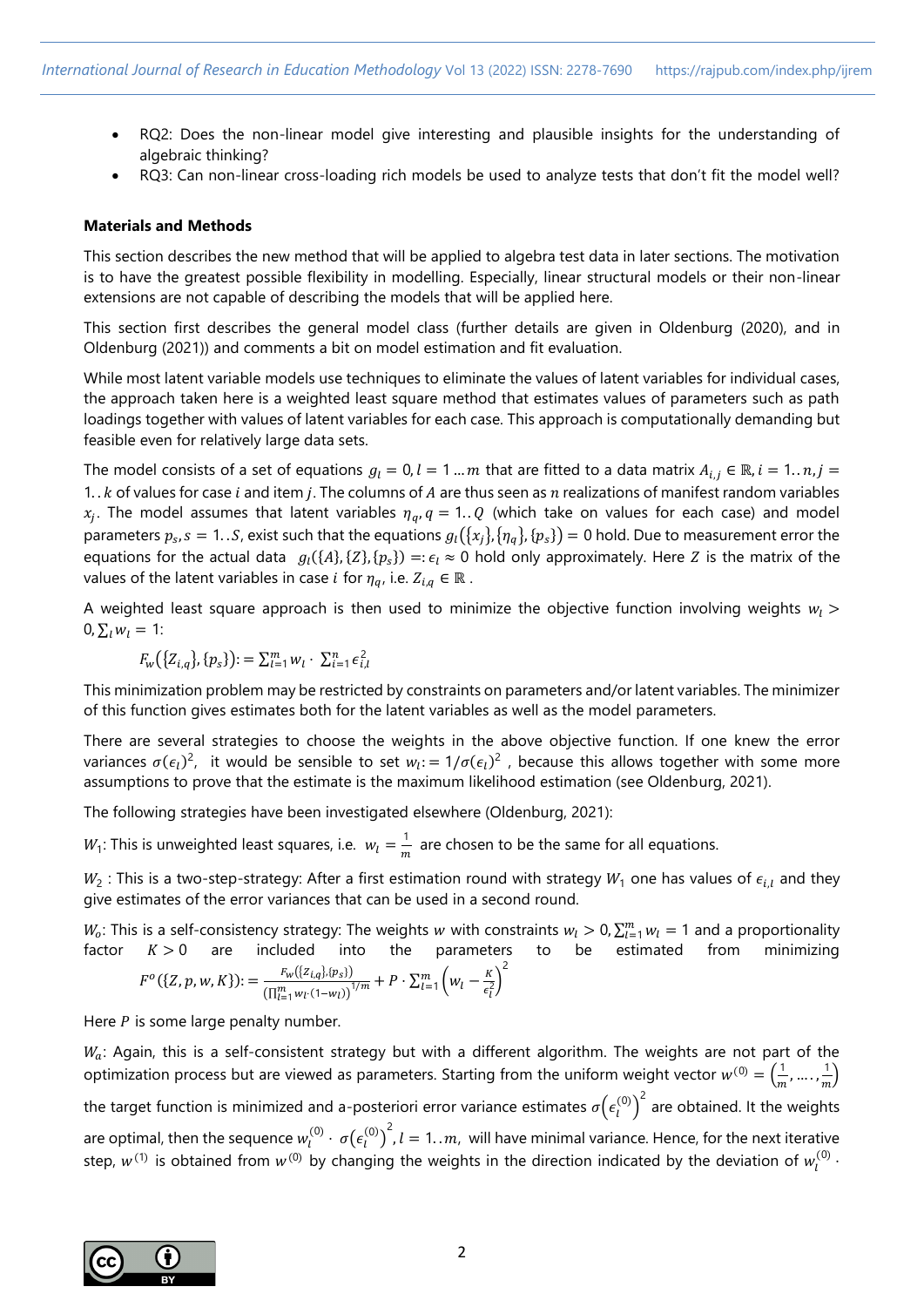$\sigma(\epsilon_l^{(0)})^2$  from its mean value. This gives a new weight vector  $w^{(1)}$  and in another minimization step new estimates are calculated. The process then iterates until no reduction of variance can be found.

For fit comparison, the mean error residual *R* per case and per equation  $R = \frac{F_{min}}{T_{min}}$  $\frac{r_{min}}{n \cdot m}$  can be used. A second, similar measure is the data fit measure  $D$  which is calculated in the following way: After having calculated all estimates for parameters and latent variables these are plugged into the model equations and from this the data are prognosed as if they were unknown. Then, the Euclidean distance between the data vector and the prognosed data vector is calculated and averaged. The resulting number should be as close as possible to 0.

Now, this general estimation framework will be specialized to the situation needed in this paper. The latent variables in this model are certain algebraic competences  $\eta_a$ ,  $q = 1..Q$ , e.g.  $\eta_1$  be the ability to perform substitutions and  $\eta_2$  the ability to transform algebraic expressions correctly. The values of all latent variables are constraint to the unit interval, i.e.  $\eta_q \in [0,1]$  for each case. This allows to write down model equations e.g. of the following kind:  $x_1 = b_1 + c_1 \cdot \eta_1 + c_2 \cdot \eta_1 \cdot \eta_2 + \epsilon_1$ ,  $x_1 = b_2 + c_3 \cdot \eta_2 + c_4 \cdot \eta_2^2 + \epsilon_2$ . Here  $x_1 \in [0,1]$  is an observed variable. The parameters  $b_i, c_i \in \mathbb{R}$  have the following interpretations:  $b_i$  are the offsets, i.e. the expected score on item  $x$  without having any competence described by the following variables and averaging over all latent variables not in the equation. Hence,  $b_1 \neq b_2$  can occur, but experience shows that in most cases they differ only slightly.  $c_1$  is the path coefficient that measures the influence of competence  $\eta_1$  on  $x$  – this is the same interpretation as in linear SEM. Given that the latent variable values are from the unit interval their product  $\eta_1$  ·  $\eta_2$  can be interpreted in the sense of fuzzy logic (Zahdeh, 1965) as a measure for having both competences and  $c_2$  is the path weight of the influence of this combination. Similarly,  $\eta_2^2$  can be interpreted as a measure for having a particular strong competence  $\eta_2$  and  $c_4$  is its corresponding path weight. In the models estimated below all path coefficients are restricted to be non-negative, i.e.  $c_i \ge 0$ ,  $i \ge 1$ . This reflects the idea that having a competence should not have negative effects. A further pragmatic reason is that these constraints eliminate certain special cases of under-determined systems. A similar argument could be made for offsets too, but on the other hand, allowing negative offsets  $b_i$  gives the freedom for situations in which a little bit of a competence  $\eta$  is actually not enough to predict any chance for solving the item but in which some higher value is needed to make the estimate larger than 0.

For better interpretation of path coefficients, one may normalize them by rescaling with the standard deviations of the involved variables. In the above example e.g., one has standardized coefficients  $\hat{c}_3 = \frac{\sigma(\eta_1 \cdot \eta_2)}{\sigma(\chi_1)}$  $\frac{(y_1 \cdot y_2)}{\sigma(x_1)} \cdot c_3.$ Standardized variables  $\hat{x} = \frac{x}{\sigma}$  $\frac{x}{\sigma(x)}$  will also be used, so that  $x = c \cdot \eta$  is equivalent to  $\hat{x} = \hat{c} \cdot \hat{\eta}$ .

### **Empirical input: Test and data**

A somewhat improved version of the test described in (Oldenburg, 2009) was used with 171 10th grade students from a German school. This is a full cross section of this school but maybe not representative for Germany as a whole, although the school is quite typical for Germany. The purpose of the data analysis is not to make claims or conjectures about the students but to test the method described above and to derive some insights into algebraic thinking. The test was administered by the teachers and written for diagnostic purposes. The anonymized data that are used for this analysis do not contain any personal data, so that the sample cannot be characterized by means of the data. However, one can assume equal sex distribution and average age of about 16-17 years. By the time of the test, education on elementary algebra is completed and in the next school year they'll start with (informal) calculus. The test was originally constructed with the algebra model of Oldenburg (2009) in mind. It contains 21 tasks, some of which have sub-items so that there is a total of 45 items. Most of them are encoded as incorrect/correct (0, 1) by the teachers, while some are encoded using partial credits which have been rescaled to the unit interval so that all observed variables are from [0,1]. There are several items shared with the test designed by Küchemann (1979). There are no multiple-choice items, all require a free-form answer but in most cases the correct answer (e.g., an expression or equation) is unambiguously defined.

### **The model dimensions**

The model that will be investigated here has six latent dimensions of algebraic competencies. This model has also been fit successfully to other algebra test data as will be reported elsewhere. The dimensions as well as

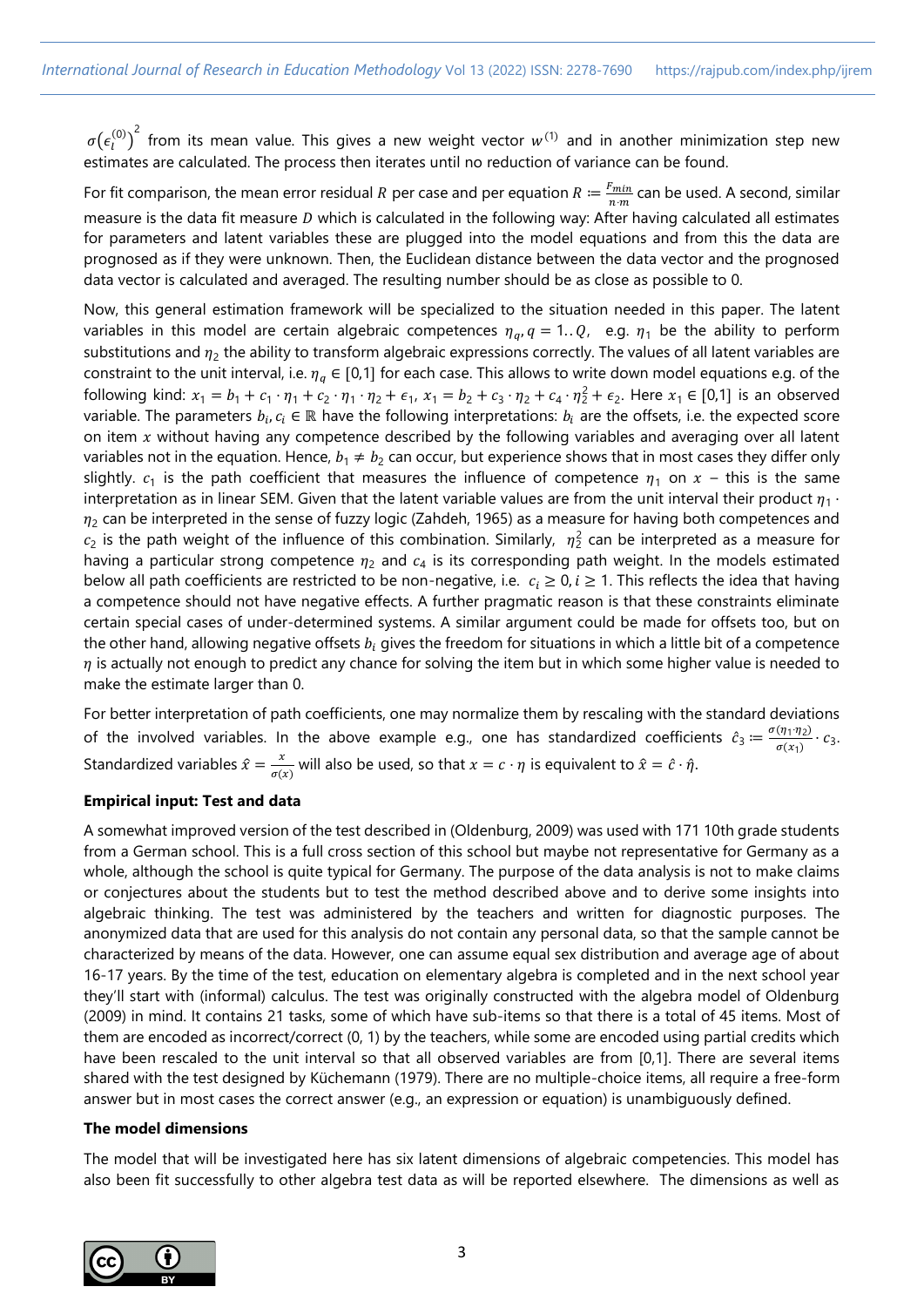example items that load directly on the latent variables (i.e. there es an equation of the type observed =  $c_0$  +  $c_1$  · latent +  $\epsilon$ ) are given in table 1.

| Name &                  | Description                                                     | Example item                                                                                                                                                             |
|-------------------------|-----------------------------------------------------------------|--------------------------------------------------------------------------------------------------------------------------------------------------------------------------|
| Shortcut                |                                                                 |                                                                                                                                                                          |
| <b>Calculation Calc</b> | Perform syntactic transformations                               | A14d: Simplify $(x - x^3) \cdot (x + x^3)$                                                                                                                               |
| <b>Functions</b><br>Fun | Work with function graphs and<br>tables                         | A3: Match depicted graphs and functions $f_1(x) =$<br>$2x-5$ , $f_2(x) = 4-x^2$ , $f_3(x) = \frac{1}{x}$ , $f_4(x) = 5-x$ ,<br>$f_5(x) = 4 - 4x^2$ , $f_6(x) = \sqrt{x}$ |
| Reference<br>Ref        | Use variables to refer to quantities                            | Determine the circumference of a polygon given in<br>a picture with sides labeled by letters                                                                             |
| Relations<br>Rel        | Relate quantities via one equation or<br>several equations      | If $u = x + y$ , $x \cdot u = v$ , what can be said about v?<br>(from Küchemann 1979)                                                                                    |
| Quantification<br>Quant | Make statements about domains for<br>which a statement is valid | What is larger, $n + 2$ or $2n$ ? (from Küchemann<br>1979)                                                                                                               |
| Substitution<br>Subs    | Perform Substitutions                                           | If $f(x) = x^3 - 2$ , then what is $f(x + 1)$ ?                                                                                                                          |
|                         |                                                                 |                                                                                                                                                                          |

**Table 1**: The latent variables of the model

For each of the items in the test I judged which of these six latent variables may explain individually or in combination success on the item. From this a model equation was generated. The set of these model equations is the non-linear model. By omitting all non-linear expressions from the model equations, a linear version of it was derived. Both models were fit using all strategies described above.

Note that the original test was not constructed for this model, so many items are not made to measure exactly one of these dimensions. Hence, a lot of possible cross-loadings will be included in the model equations.

### **Evaluating the estimation method**

To assess model fit, the remaining error variance per case  $R$  as defined above was calculated. Moreover, the data fit measure  $D$  was determined. All results are given in table 2.

| <b>Method</b>      | $W_1$ | $W_2$ | $W_{\alpha}$ | $W_a$ |
|--------------------|-------|-------|--------------|-------|
| $R$ linear model   | 0.144 | 0.107 | 0.141        | 0.112 |
| R non-linear model | 0.133 | 0.074 | 0.126        | 0.104 |
| R Improvement      | 7.8%  | 44.2% | 12.5%        | 7.0%  |
| D linear model     | 0.098 | 0.099 | 0.105        | 0.101 |
| D non-linear model | 0.093 | 0.096 | 0.102        | 0.094 |

**Table 2**: Residual errors for linear and non-linear models

Results indicate that by all measures and strategies the non-linear model fits the data better than the linear model. Note that for a completely uninformative model,  $R = D = 0.25$ . Hence, both models explain a large part of the data variance and the additional reduction of residual errors by more than 7% for the non-linear models

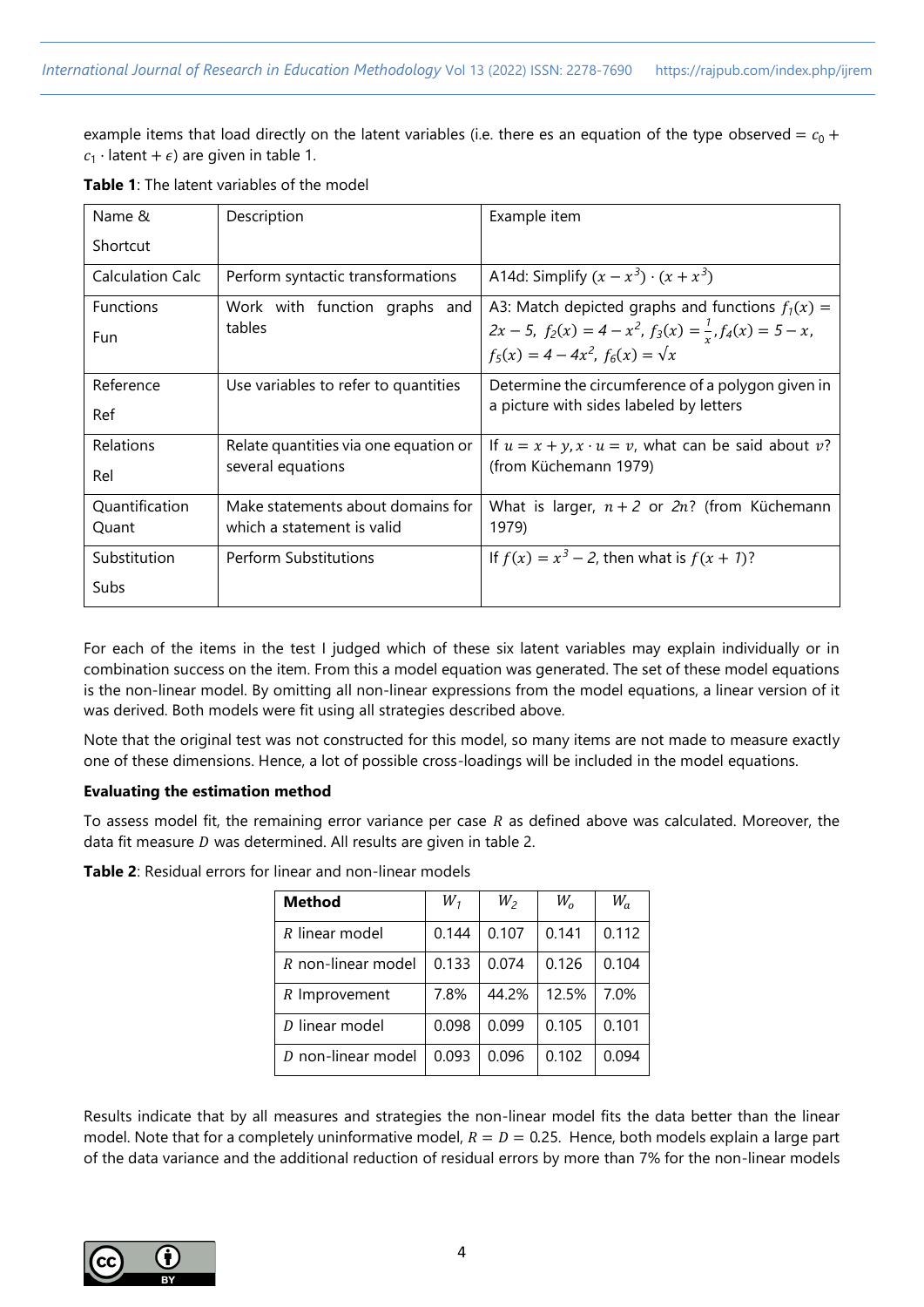can be considered substantial. Also note that  $W_2\,$  gives very good values of R for the non-linear model but this is likely to be a result of overfitting.

In principle one can try to fit the linear model with standard SEM software like lavan. However, with the many cross-loadings that result from the fact that the test was not designed exactly for these constructs, none of the usual SEM estimation methods converge. This shows that the new method is capable of delivering sensible results where traditional methods are not applicable.

Summarizing these observations, RQ1 can be answered affirmatively.

#### **Insights for algebra education**

For the detailed analysis I'll restrict to results from two strategies,  $W_1, W_a$ . The reason to include uniform estimation in this subset is due to the fact that it reflects in a sense best what the modeler wrote down. The other methods adjust weights by estimated error variances and this may not be necessary here, because manifest and latent variables are from [0,1] so that error variances can also be expected to be in a similar range. Another reason for including the uniform strategy  $W_1$  is that is shows the best data fit. Among the weighadjusting methods I choose  $W_a$  because it also produces good data ft, and under some distributional assumptions can be expected to converge to the optimal value (although this conjecture is not proved but plausible from simulations).

From the estimates for the six latent variables correlations can be calculated. Results are given in table 3.

| Strategy | Linear model |  |                                       |    | Non-linear model |  |                                                             |                                   |  |
|----------|--------------|--|---------------------------------------|----|------------------|--|-------------------------------------------------------------|-----------------------------------|--|
| $W_1$    |              |  | 1. $0.58$ 0.48 0.53 0.49 0.36         |    | 1.               |  |                                                             | $0.21$ $0.2$ $0.34$ $0.44$ $0.15$ |  |
|          |              |  | $0.58$ 1. 0.59 0.59 0.37 0.41         |    |                  |  | $0.21 \quad 1. \quad 0.26 \quad 0.44 \quad 0.24 \quad 0.27$ |                                   |  |
|          |              |  | $0.48$ $0.59$ 1. 0.66 0.39 0.4        |    |                  |  | $0.2$ 0.26 1, 0.37 0.32 0.23                                |                                   |  |
|          |              |  | $0.53$ $0.59$ $0.66$ 1, $0.41$ $0.88$ |    |                  |  | $0.34$ $0.44$ $0.37$ 1, $0.42$ $0.58$                       |                                   |  |
|          |              |  | $0.49$ $0.37$ $0.39$ $0.41$ 1. $0.31$ |    |                  |  | $0.44$ $0.24$ $0.32$ $0.42$ 1, 0.26                         |                                   |  |
|          |              |  | $0.36$ $0.41$ $0.4$ $0.88$ $0.31$ 1.  |    |                  |  | $0.15$ 0.27 0.23 0.58 0.26 1.                               |                                   |  |
| $W_a$    | 1.           |  | $0.44$ $0.41$ $0.36$ $0.48$ $0.29$    |    | 1.               |  | $0.24$ $0.11$ $0.33$ $0.38$ $0.25$                          |                                   |  |
|          |              |  | $0.44$ 1, $0.48$ 0.29 0.33 0.22       |    |                  |  | $0.24$ 1, 0.26 0.42 0.24 0.3                                |                                   |  |
|          |              |  | $0.41$ $0.48$ 1, $0.34$ $0.32$ $0.24$ |    |                  |  | $0.11$ $0.26$ 1, $0.23$ $0.26$ $0.24$                       |                                   |  |
|          |              |  | $0.36$ $0.29$ $0.34$ 1, $0.28$ $0.99$ |    |                  |  | $0.33$ $0.42$ $0.23$ 1, $0.42$ $0.34$                       |                                   |  |
|          |              |  | $0.48$ $0.33$ $0.32$ $0.28$ 1. $0.24$ |    |                  |  | $0.38$ $0.24$ $0.26$ $0.42$ 1. $0.26$                       |                                   |  |
|          |              |  | $0.29$ 0.22 0.24 0.99 0.24            | 1. |                  |  | $0.25$ 0.3 0.24 0.34 0.26 1.                                |                                   |  |
|          |              |  |                                       |    |                  |  |                                                             |                                   |  |

**Table 3**: Correlation matrices of the latent variable Subs, Quant, Ref, Rel, Fun, Calc

The results in table 3 indicate that there is a substantial difference between linear and non-linear models but also that the estimation methods differ to some extent.

First, one can observe that with the linear model the latent constructs Rel and Calc cannot be separated, however, for the non-linear model they are clearly distinct (although the estimate of the correlation coefficient differs between both methods).

Now let's look at some items in detail:

Item A13: It is known that  $x = 6$  is a solution of  $(x + 1)^3 + x = 349$ . Use this to find a solution of  $(5x + 1)^3 +$  $5x = 349.$ 

For this item the following equations were set up for the non-linear model:

 $A13 = b_{13a} + c_{13a} \cdot Subs + c_{13b} \cdot Rel \cdot Subs + \epsilon_{13a}$  $A13 = b_{13b} + c_{13c} \cdot \text{Calc} + c_{13d} \cdot \text{Calc} \cdot \text{Subs} + \epsilon_{13b}$ 

The equations for the linear model are obtained by omitting the last summand in each equation. Some explanations are in order why the equations have been set up in this manner: First, from my own expert rating,

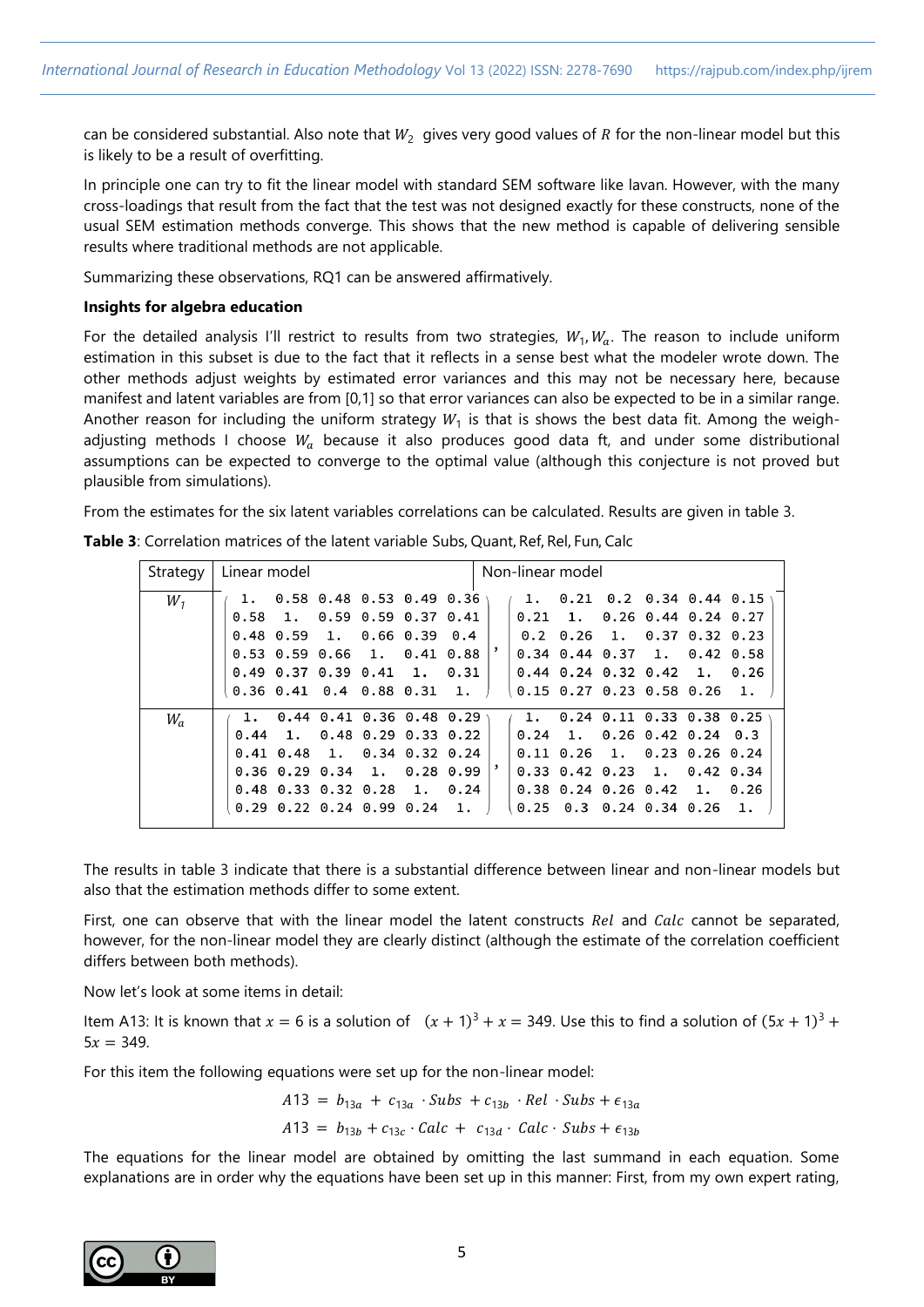I found it plausible that the latent competencies Subs, Calc, Rel are most likely to explain success in this item, especially that a logical combination of being good in substitution and in the other two competencies would explain success. Hence, one could think about writing down a single combined equation like  $A13 = b_{13c} + c_{13e} \cdot Subs + c_{13f} \cdot Calc + c_{13g} \cdot Rel + c_{13h} \cdot Rel \cdot Subs + c_{13i} \cdot Calc \cdot Subs + c_{13c}$ 

This is possible in the described modelling framework and gives interesting insights, too. However, this approach would give a single error estimate while having several equations allows to detect sources of large errors more precisely. Based on this argument one might be tempted to write down the equations

$$
A13 = b_{13j} + c_{13j} \cdot Subs + \epsilon_{13j}, \quad A13 = b_{13k} + c_{1kf} \cdot Calc + \epsilon_{13k}, \quad A13 = b_{13l} + c_{13l} \cdot Rel + \epsilon_{13l}
$$
\n
$$
A13 = b_{13m} + c_{13m} \cdot Rel \cdot Subs + \epsilon_{13m}, \quad A13 = b_{13n} + c_{13n} \cdot Calc \cdot Subs + \epsilon_{13n}
$$

Again, this is a sensible approach that is possible and interesting. However, it has the disadvantage that comparison with the linear model is not so easy. Of course, one can restrict to the subset of linear equations as well, but this will imply that the linear and the non-linear model differ in the number of equations, and this makes model comparison tricky. Hence, the two equations given above were used. An approach with a third equation with Rel entering linearly brought bad model fit for this additional equation and was hence discarded.

This completes the justification why the above given equations are used. The results of the estimation process are given in table 4.

**Table 4**: Estimates of model equations for item 13. Coefficients are rounded to two decimal places and terms are omitted if coefficient is rounded to 0. Error Variances are given in parentheses

|                        | Linear model                  | Non-linear model                                |
|------------------------|-------------------------------|-------------------------------------------------|
| $W_1$ , non-normalized | $A13=0.02+0.4$ Subs (0.12)    | A13=-0.17+0.26 Subs+0.72 Rel Subs (0.10)        |
|                        | $A13=0.01+0.43$ Calc (0.13)   | $A13 = -0.29 + 0.73$ Calc Subs (0.12)           |
| $W_1$ , normalized     | $A13=0.05 + 0.32$ Subs        | A13 = -0.47 + 0.12 Subs + 0.39 Rel Subs         |
|                        | $A13=0.03 + 0.19$ Calc        | $A13 = -0.79 + 0.34$ Calc Subs                  |
| $W_a$ , non-normalized | $A13=0.02 + 0.44$ Subs (0.12) | $A13=0.06 + 0.71$ Rel Subs (0.11)               |
|                        | A13=0.03 +0.39 Calc $(0.13)$  | A13 = -0.36 + 0.42 Calc + 0.31 Calc Subs (0.12) |
| $W_a$ , normalized     | $A13=0.04 + 0.33$ Subs        | $A13=0.17 + 0.43$ Rel Subs                      |
|                        | $A13=0.09 + 0.11$ Calc        | A13 = -0.98 + 0.05 Calc + 0.25 Calc Subs        |

Now for the interpretation of these results: For the linear model the normalized equations indicate that both competencies, Subs and Calc have explanatory power. However, in the linear model Subs seems to be more important, as its normalized path coefficients is larger than the one for Calc. Both estimation methods give somewhat different estimates, but this conclusion is independent of the method.

The results for the non-linear model emphasize the importance of Subs as well, but in addition show that combinations of having two competencies give much stronger path coefficients than single competencies. Especially Rel · Subs, i.e., being good both at substitutions and relational thinking explains success best. Again, this conclusion is independent of the estimation method. For  $W_a$  Calc and for  $W_1$  Subs have some additional explanation power but the path weights are small, and in fact much smaller than that of  $Calc \cdot Subs$ . Hence, one may conclude that substitution in combination with other abilities is an important part of algebraic competency.

Now that the formation and interpretation of model equations are explained in detail for item 13, some of the other items are discussed more briefly.

Item 10: Assume  $a, b$  are positive real numbers. Assume that  $\frac{1}{a} + \frac{1}{b}$  $\frac{1}{b}$  = 2 always holds. What can be said about  $a$ if  $b$  decreases?

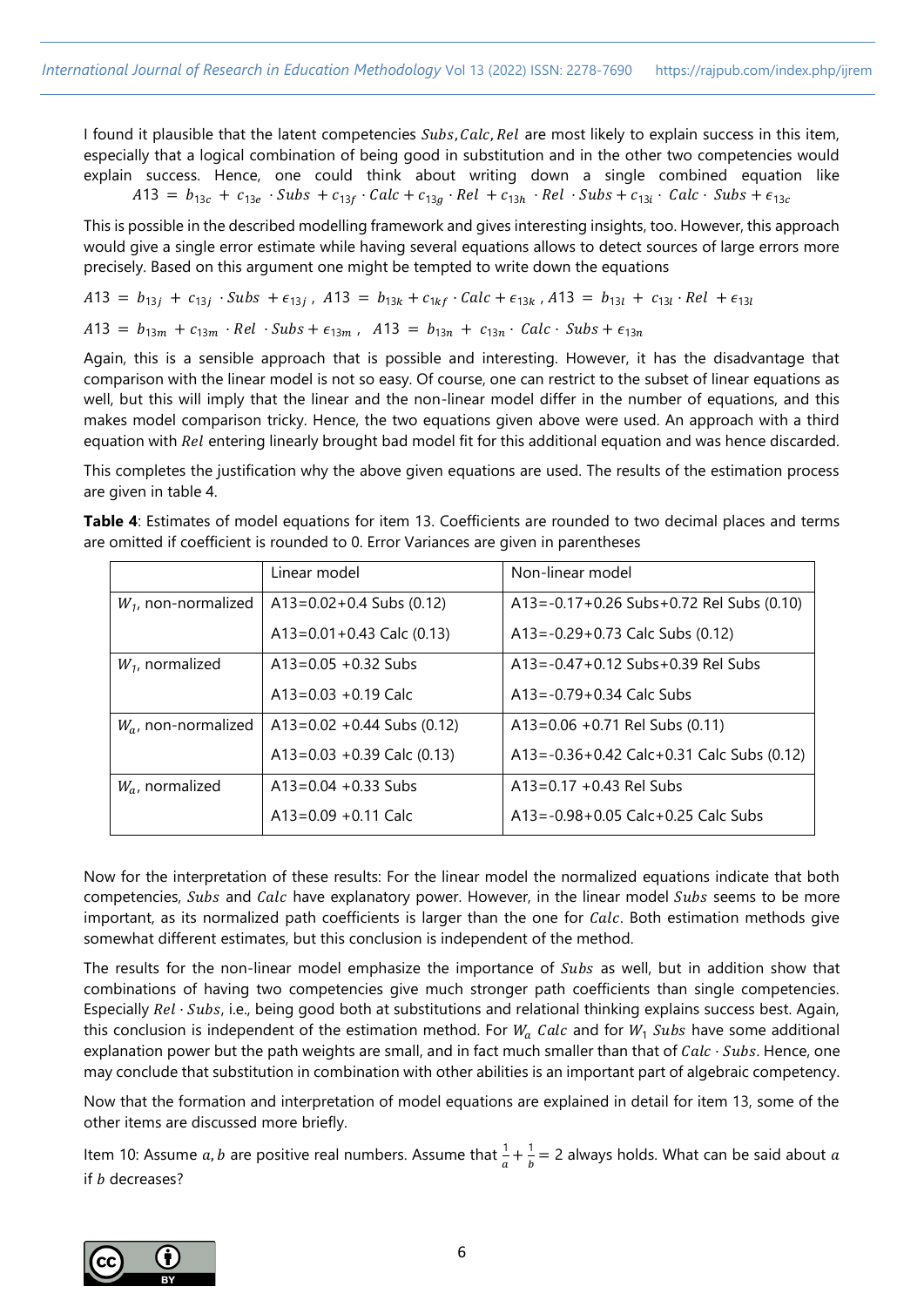Proposed model equations are:

 $A_{10} = b_{10a} + c_{10a} \cdot$  Quant +  $c_{10b} \cdot$  Quant  $\cdot$  Rel +  $\epsilon_{10a}$  $A_{10} = b_{10b} + c_{10c} \cdot Subs + c_{10d} \cdot Quant \cdot Subs + \epsilon_{10b}$ 

The findings from fitting the model are contained in table 5. The interpretation is that in the linear model, Quant is the most explaining latent variable, but  $Subs$  contributes as well. For the first equation, the possible explanation  $Quant \cdot Rel$  is not useful, but for the second equation  $Quant \cdot Subs$  turns out to be the strongest predictor. The large offsets together with the large error variances indicate, however, that there may be some additional explanatory variable needed.

|                         | Linear model                      | Non-linear model                           |  |  |
|-------------------------|-----------------------------------|--------------------------------------------|--|--|
| $W_1$ , non-normalized  | A10= $-0.66 + 2.52$ Quant (0.18)  | A10=0.09 +6.37 Quant (0.14)                |  |  |
|                         | $A10=0.3 + 0.58$ Subs<br>(0.21)   | A10=0.16 +7.09 Quant Subs $(0.15)$         |  |  |
| $W_1$ , normalized      | A10=-1.37+0.48 Quant              | $A10=0.19 + 0.63$ Ouant                    |  |  |
|                         | $A10=0.63 + 0.34$ Subs            | $A10=0.32 + 0.6$ Quant Subs                |  |  |
| $W_{ai}$ non-normalized | A10 = $-0.13 + 1.46$ Quant (0.22) | A10=0.43 +2.68 Quant (0.20)                |  |  |
|                         | A10=0.31 +0.63 Subs $(0.21)$      | A10=0.41 +0.09 Subs+3.02 Quant Subs (0.21) |  |  |
| $W_a$ , normalized      | A10= $-0.13+1.46$ Quant           | $A10=0.89 + 0.37$ Ouant                    |  |  |
|                         | $A10=0.31 + 0.63$ Subs            | A10=0.84 +0.06 Subs+0.32 Quant Subs        |  |  |

**Table 5:** Estimates of model equations for item 10.

Item 16: Note that  $7 \cdot 9 = 8^2 - 1$  and  $11 \cdot 13 = 12^2 - 1$ . Formulate a rule and justify.

Proposed equations:

$$
A_{16} = b_{16a} + c_{16a} \cdot Ref + c_{10b} \cdot Quant \cdot Rel + \epsilon_{10a}
$$
  

$$
A_{16} = b_{16b} + c_{16c} \cdot Rel + c_{10d} \cdot Quant \cdot Subs + \epsilon_{10b}
$$

Results are given in table 6. Interpretation is straightforward: The linear model clearly shows that the competencies Ref and Rel are important but predict most strongly when in addition a strong competency in quantification is available.

| Table 6: Estimates of model equations for item 16. |
|----------------------------------------------------|
|----------------------------------------------------|

|                        | Linear model                     | Non-linear model                         |
|------------------------|----------------------------------|------------------------------------------|
| $W_1$ , non-normalized | $A16 = -0.06 + 0.74$ Ref (0.12)  | A16=0.08 +6.02 Quant Ref $(0.10)$        |
|                        | A16 = $-9.81 + 19.75$ Rel (0.13) | A16=0.14 +7.46 Quant Rel $(0.10)$        |
| $W_1$ , normalized     | $A16 = -0.14 + 0.43$ Ref         | $A16=0.2 + 0.56$ Quant Ref               |
|                        | $A16 = -25.13 + 0.4$ Rel         | A16=0.37 +0.56 Quant Rel                 |
| $W_a$ , non-normalized | $A16=0.04 + 0.47$ Ref (0.14)     | A16=0.22 +3.64 Quant Ref $(0.12)$        |
|                        | $A16 = -0.87 + 2.47$ Rel (0.15)  | A16=0.22 +0.16 Rel+3.83 Quant Rel (0.12) |
| $W_a$ , normalized     | $A16=0.1 + 0.32$ Ref             | $A16=0.57 + 0.46$ Quant Ref              |
|                        | $A16 = -2.23 + 0.21$ Rel         | A16=0.57 +0.1 Rel+0.38 Quant Rel         |

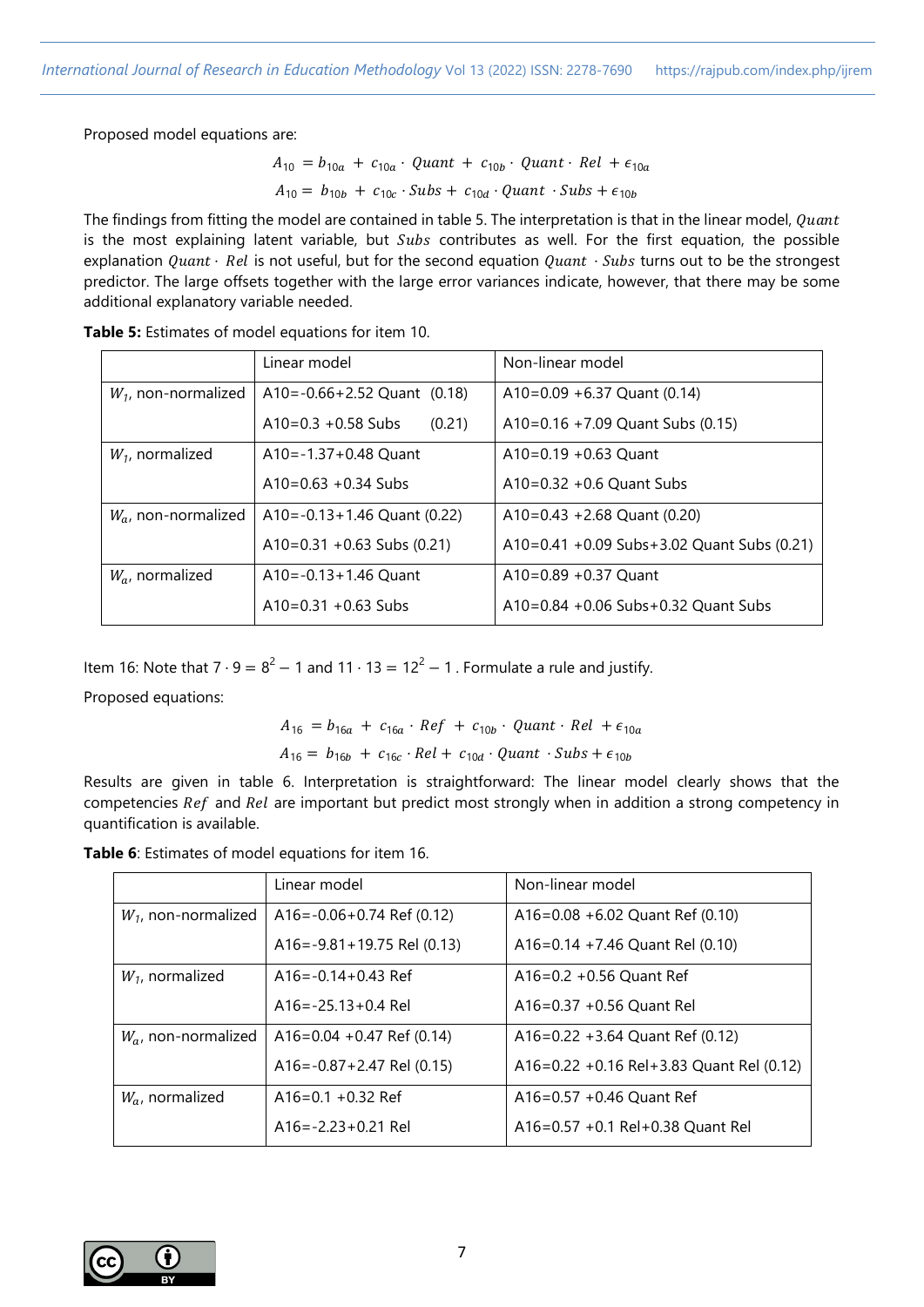As a last example, let's look at an item where a quadratic term in one competency gives a good estimation:

Item 17c: Given the function 
$$
f(x) = x^3 - 2
$$
 calculate  $f(x + 1)$ .

The main difficulty in this item is to do the substitution correctly. Hence, the proposed model is:

$$
A_{17c} = b_{17c} + c_{17ca} \cdot Subs + c_{17cb} \cdot Subs^2 + \epsilon_{17c}
$$

The linear model estimated by  $W_a$  gives the normalized estimate A17c=-0.08+0.53 Subs (error variance 0.17) while the non-linear estimate is A17c=-0.43+0.92 Subs2 (error variance 0.04). This shows that getting this substitution done right requires a higher level of Subs than most other tasks: Only if you are really good in substitution you can tackle this item (which confused many students because of the double role of x). Also note the substantial drop of error variance and that the linear term got almost zero loading in the nonlinear model.

Of course, much more insights can be drawn from the fitted model but for the purpose of this publication four items should be sufficient to underpin the positive answer to research questions 2 and 3.

### **Conclusions and Outlook**

The results given above allow to answer all three research questions affirmatively. The new estimation method allowed to estimate linear models with many cross-loadings that cannot be estimated by traditional SEM techniques. Moreover, the nonlinear model fits the data much better than the linear one and supports the hypothesis, that for many items the best prediction of success is given by the fuzzy logic conjunction of having two competencies or by having one competency to a very high degree (to a higher power). Especially, it is interesting to note that substitution is an important algebraic competency and that it is especially important when combined with abilities in other areas of algebra such as quantification, calculation and relational thinking.

However, it must be stated clearly that the results given above must be read with caution. First, the method applied is new and this is the first application of it to real world data. It may be that the good performance seen in simulation studies may not carry over to such data. However, the fact that results are quite reasonable indicate that this worry may be unnecessary. Thus, several further methodological research goals are steered up:

- Deeper theoretical underpinning of the method
- Develop a Bayesian approach to estimating unit interval constrained latent variable models as a second method to increase trust in results
- Application of the method to more data sets

Regarding the results about algebraic competency, one additionally should consider that the data set was only of moderate size and that the test was not developed for the model tested. Thus, the following research goals arise:

- Check other models. Especially, find if some items are best explained by products of three or even more latent variables
- Check if the found importance of substation can also be supported by other data sets
- Test other models proposed in the literature that can be translated into such a nonlinear structure

### **Perspectives: A research program**

If the critical questions raised in the preceding section can be answered satisfactorily the following research possibilities opens up. As cross-loadings are less problematic compared to traditional SEM and logical conjunction can be modelled it is relatives easy to adapt the measurement model of the above six-dimensional model to the items from other existing algebra tests. The central idea of the research program is therefore to find a model of algebraic competency (maybe a modification of the above model) that can be fitted to the data from as many algebra tests as possible. The idea behind this is, of course, that the structure of algebraic competency should be a construct that is the same for many people educated in a similar algebraic culture. So

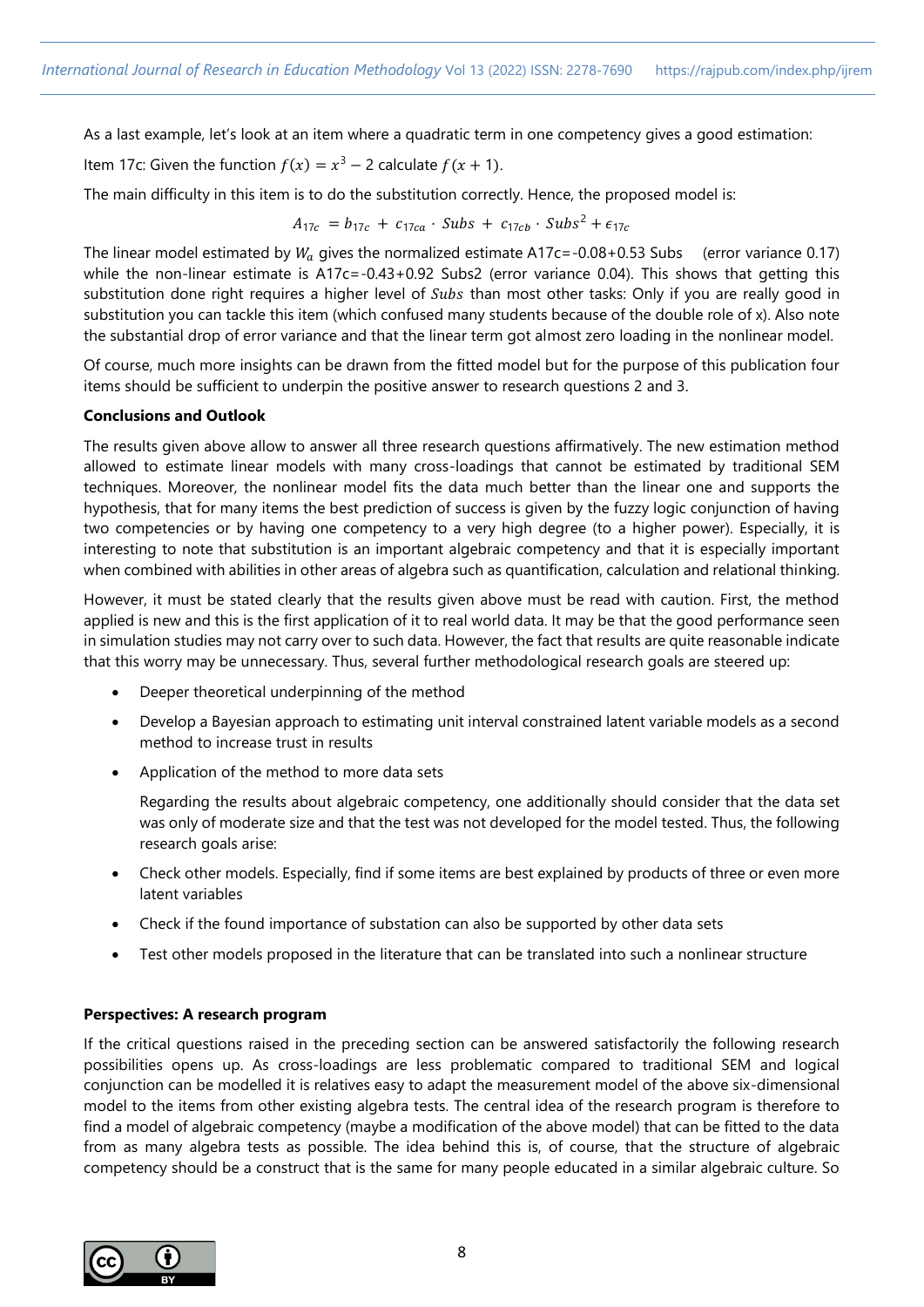while we currently often have "one study: one model : one test" the idea is to have one general model, i.e. "several studies and tests: one model". Of course, not all data sets will be useful in the end. For example, the PISA data set is too sparse to be estimated by my method (although full data is not required but stable numerical results require a certain density). By following this research program it is hoped that a general model can be constructed that is supported by a great variety of data, and, vice versa, explains a large variety of data by some simple principles.

# **Data Availability**

Data, test items (in German) and Mathematica programs to perform the analysis are available at <https://myweb.rz.uni-augsburg.de/~oldenbre/AlgebraTestData.zip> .

### **References**

- 1. Arcavi, A. (1994). Symbol sense: Informal sense-making in formal mathematics. *For the Learning of Mathematics*, 14(3), 24–35.
- 2. Bardini. C., Oldenburg, R., Pierce, R., & Stacey, K. (2013) Technology prompts new Understandings: The Case of Equality. *Proceedings of MERGA 2013*.
- 3. Dijkstra, T. K. and Schermelleh-Engel, K. (2014). Consistent partial least squares for non-linear structural equation models. *Psychometrika*, 79(4), 585–604. DOI: 10.1007/s11336-013-9370-0
- 4. Epp, S. (2011): Variables in mathematics education. In P. Blackburn (Ed.). *Tools for teaching logic.* TICTTL 2011. Berlin: Springer LNCS 6680, 54–61. DOI: 10.1007/978-3-642-21350-2\_7
- 5. Hoyle, R. H. (Ed.) (2012). *Handbook of Structural Equation Modeling*. Guilford Press. https://doi.org/10.1080/10705511.2013.769397
- 6. Kelava, A., Werner, C. S., Schermelleh-Engel, K., Moosbrugger, H., Zapf, D., Ma, Y., Cham, H., Aiken, L. S., and West, S. G. (2011). Advanced non-linear latent variable modeling: Distribution analytic lms and qml estimators of interaction and quadratic effects. *Structural Equation Modeling*, 18, 465–491. https://doi.org/10.1080/10705511.2011.582408
- 7. Kieran C. (2004) The Core of Algebra: Reflections on its Main Activities. In: Stacey K., Chick H., Kendal M. (eds) *The Future of the Teaching and Learning of Algebra.* The 12thICMI Study. New ICMI Study Series, vol 8. Springer, Dordrecht. [https://doi.org/10.1007/1-4020-8131-6\\_2](https://doi.org/10.1007/1-4020-8131-6_2)
- 8. Küchemann, D. (1979). Children's Understanding of Numerical Variables, *Mathematics in School*, 7, pp. 23–26.
- 9. Mason, J., & Sutherland, R. (2002). *Key Aspects of Teaching Algebra in Schools.* Qualifications and Curriculum Authority..
- 10. Oldenburg, R. (2009). Structure of Algebraic Competencies. In V. Durand-Guerrier, S. Soury-Lavergne & F. Arzarello (Eds.), CERME 6: Proceedings of the Sixth Congress of the European Society for Research in Mathematics Education.
- 11. Oldenburg, R. (2019). A classification scheme for Variables. In U. T. Jankvist, M. Van den Heuvel-Panhuizen, & M. Veldhuis (Eds.). *Proceedings of the Eleventh Congress of the European Society for Research in Mathematics Education*. Utrecht: Freudenthal Group & Freudenthal Institute, Utrecht University and ERME.
- 12. Oldenburg, R. (2020). Structural Equation Modelling Comparing Two Approaches. *The Mathematica Journal*.
- 13. Oldenburg, R. (2021). Case based error variance corrected estimation of structural models. Submitted to *Statistical Modelling*.
- 14. Umbach, N., Naumann, K., Brandt, H., and Kelava, A. (2017). Fitting non-linear structural equation models in r with package nlsem. *Journal of Statistical Software*, 77, 7.